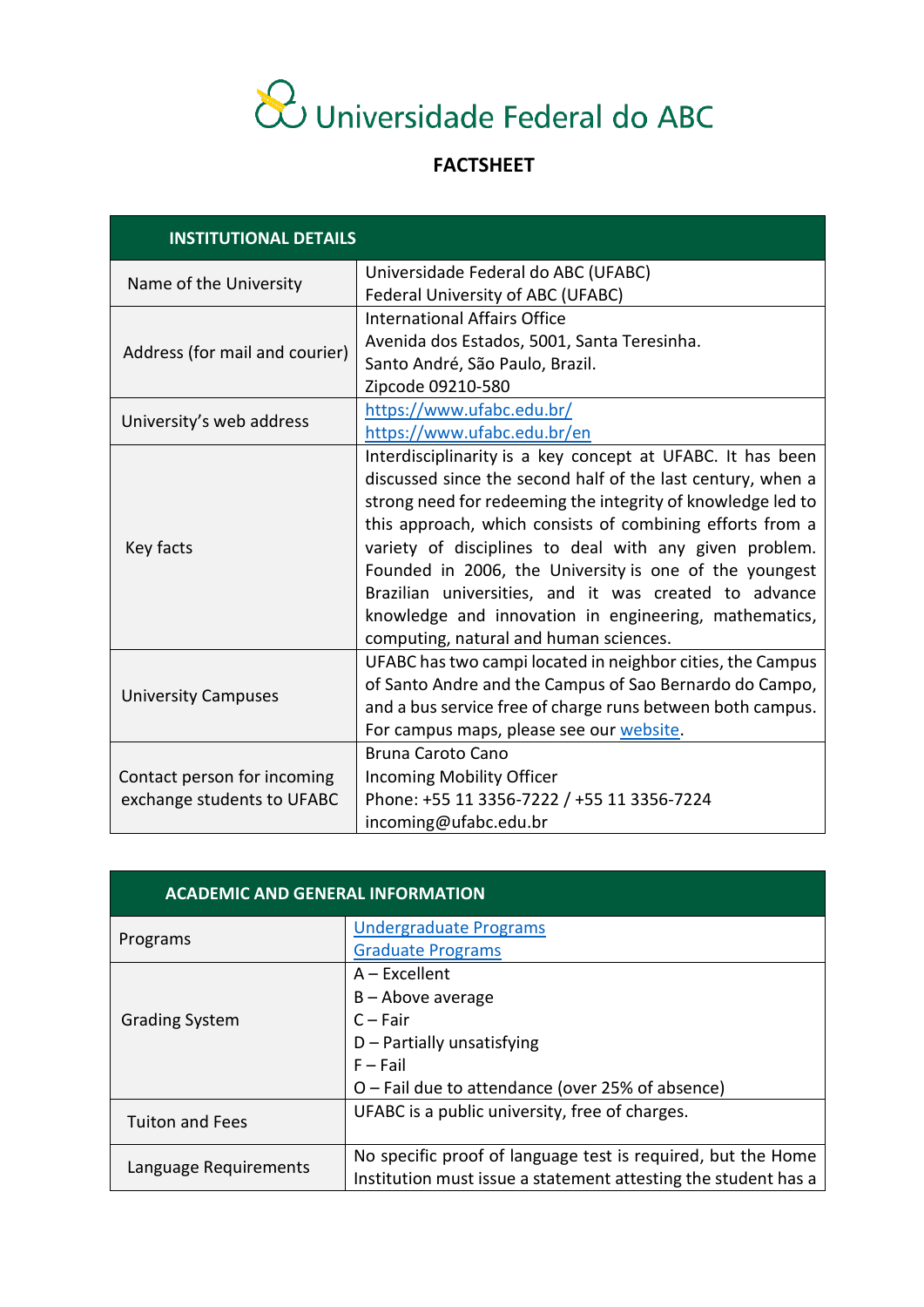|                                   | good command of English, equivalent to B2. The same<br>command of Portuguese language is also required if the<br>student intends to enroll in Portuguese-taught courses.                                                                                                                                                                                                                                                                                                                                                                                                                                                                                                                                                                                                                                                                                                                                                                                |
|-----------------------------------|---------------------------------------------------------------------------------------------------------------------------------------------------------------------------------------------------------------------------------------------------------------------------------------------------------------------------------------------------------------------------------------------------------------------------------------------------------------------------------------------------------------------------------------------------------------------------------------------------------------------------------------------------------------------------------------------------------------------------------------------------------------------------------------------------------------------------------------------------------------------------------------------------------------------------------------------------------|
| Academic Calendar and<br>Periods. | UFABC is divided in three terms per year:<br>1 <sup>st</sup> term: February to April.<br>2 <sup>nd</sup> term: mid-May to August.<br>3rd term: September to December.<br>Please find here the academic calendar of 2022.                                                                                                                                                                                                                                                                                                                                                                                                                                                                                                                                                                                                                                                                                                                                |
| Course Catalogue                  | The courses catalogue usually updates 60 days before the<br>start of the upcoming quarter. Students may have to submit<br>their application based on the previous year's catalogue and<br>it may not be possible to guarantee that all courses shown for<br>the previous quarter will be running in their current quarter<br>of study. Most courses are offered in Portuguese, and courses<br>offered in English will be informed on the same catalogue.<br>Access the previous catalogue of <b>Santo Andre Campus</b> and<br>Sao Bernardo do Campo Campus.                                                                                                                                                                                                                                                                                                                                                                                             |
| Accommodation                     | UFABC does not provide student house, however we suggest<br>some options for websites for search:<br>1. "Morar UFABC" & "Repúblicas UFABC" (Facebook<br>a)<br>groups): https://www.facebook.com/groups/508526529199286/;<br>https://www.facebook.com/groups/633597580013005/<br>b)<br>2. Airbnb;<br>3. Roomgo;<br>c)<br>4. Hostels: there are no certified hostels in Santo<br>d)<br>André or São Bernardo do Campo, but there are plenty in São<br>Paulo close to subway stations, which makes it easy to reach<br>Santo André by train. We suggest either one of two hostels<br>that are part of Hostelling International. One of them is Praça<br>da Árvore Hostel, close to Praça da Árvore subway station.<br>You can make reservations on their website (in English). The<br>other one is Pousada dos franceses, close to Avenida Paulista,<br>and you can make reservations on their website (in English)<br>and find more information about it. |
| <b>Study Visa</b>                 | The visa must be obtained BEFORE the student's entrance in<br>Brazil at any Brazilian consulate. All the students must get a<br>special type of visa called TEMPORARY VISA ITEM IV to be able<br>to enter in Brazil. The Brazilian Consulate within your area of<br>jurisdiction will require you to fill out a visa application form<br>to obtain a student visa type IV.<br>After you apply for your student visa and receive it, do not<br>forget to bring your original and copy of the approved visa<br>application form and your original birth certificate with you to<br>Brazil. You will need it to register your visa at the Federal<br>Police Department within 90 days of your arrival (be aware                                                                                                                                                                                                                                            |